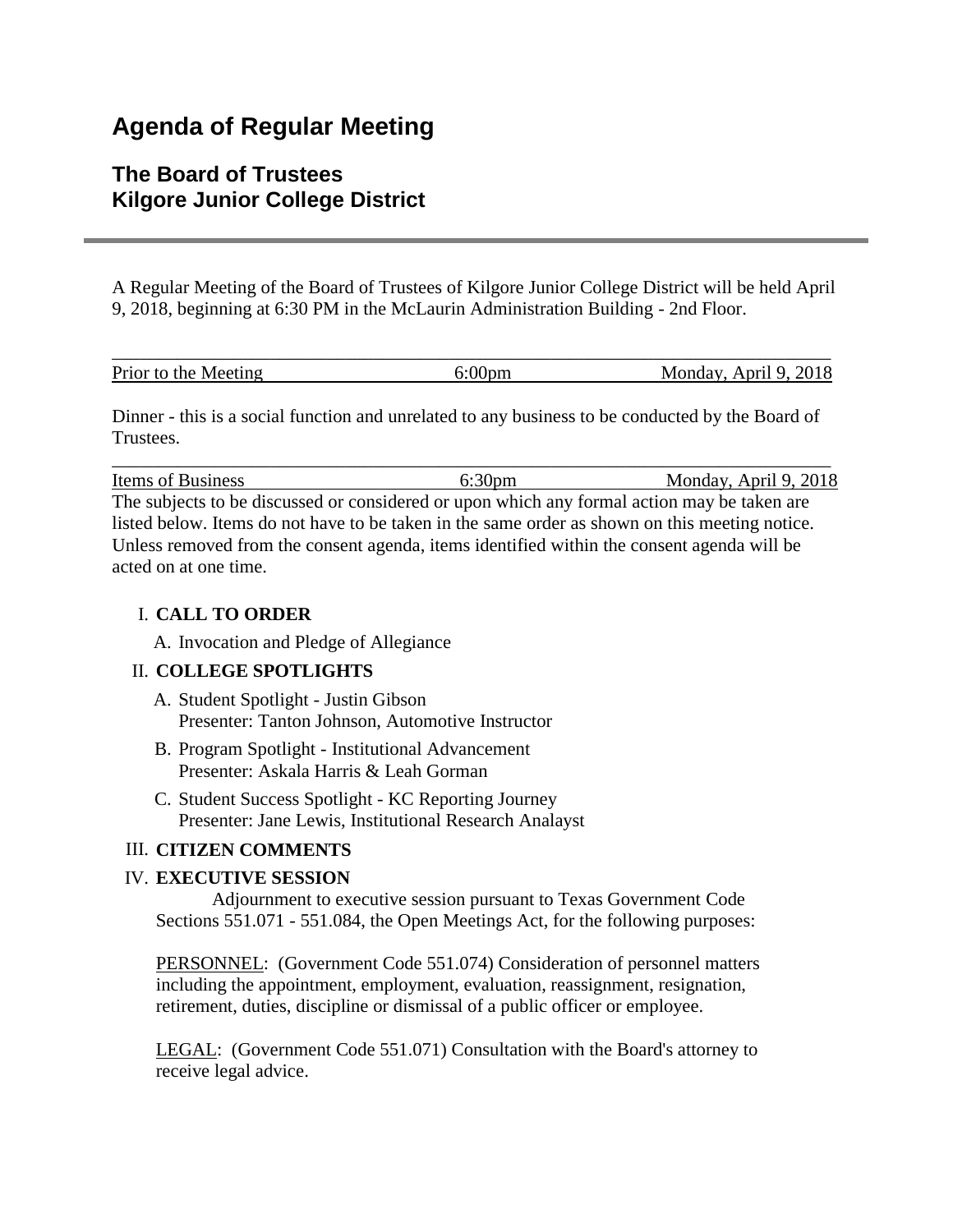#### REAL ESTATE: (Government Code 551.072)

#### V. **CONSENT AGENDA**

- A. To consider approving the minutes of the February 12, 2018 regular board meeting (Consent Item 1)
- B. To consider the following personnel items (Consent Item 2):
	- 1. **Consider and authorization to accept employee resignation as follows:**
		- a. Professional Support Assistant Financial Aid, effective February 9, 2018 after two years and two months of service
		- b. Support Specialist Health Sciences, effective March 1, 2018 after four months of service
		- c. Controller, effective April 26, 2018 after three years and ten months of service
	- 2. **Consider and authorization to accept employee retirement as follows:**
		- a. Physical Therapist Assistant Program Director and Instructor, effective August 31, 2018 after thirty years of service
		- b. Mathematics Instructor, effective August 31, 2018 after thirty-six years of service
		- c. Associate Degree Nursing Instructor, effective August 31, 2018 after twelve years of service
		- d. Cosmetology Instructor, effective August 31, 2018 after thirty-two years of service
		- e. Program Director & Office Professionals Instructor, effective August 31, 2018 after twenty-two years of service
		- f. Dean of Science & Health Sciences, effective December 31, 2018 after twenty-seven years and ten months of service
	- 3. **Consider and authorization to renew faculty contracts as follows:**
		- a. Head Men's Basketball Coach and Kinesiology Instructor, based upon the approved faculty salary schedule schedule for the period of June 1, 2018 - May 31, 2019
		- b. Head Women's Basketball Coach and Kinesioilogy Instructor, based upon the approved faculty salary schedule for the period of June 1, 2018 - May 31, 2019

#### 4. **Recommendation to change employment as follows:**

a. Workforce Dual Credit Coordinator & Industrial Technologies Department Chair to Dean of Public Services & Industrial Technologies effective March 1, 2018

#### 5. **Recommendation of employment as follows:**

a. eLearning Technician, Faculty Innovation Center, effective March 1, 2018 (Title III Grant Funded position)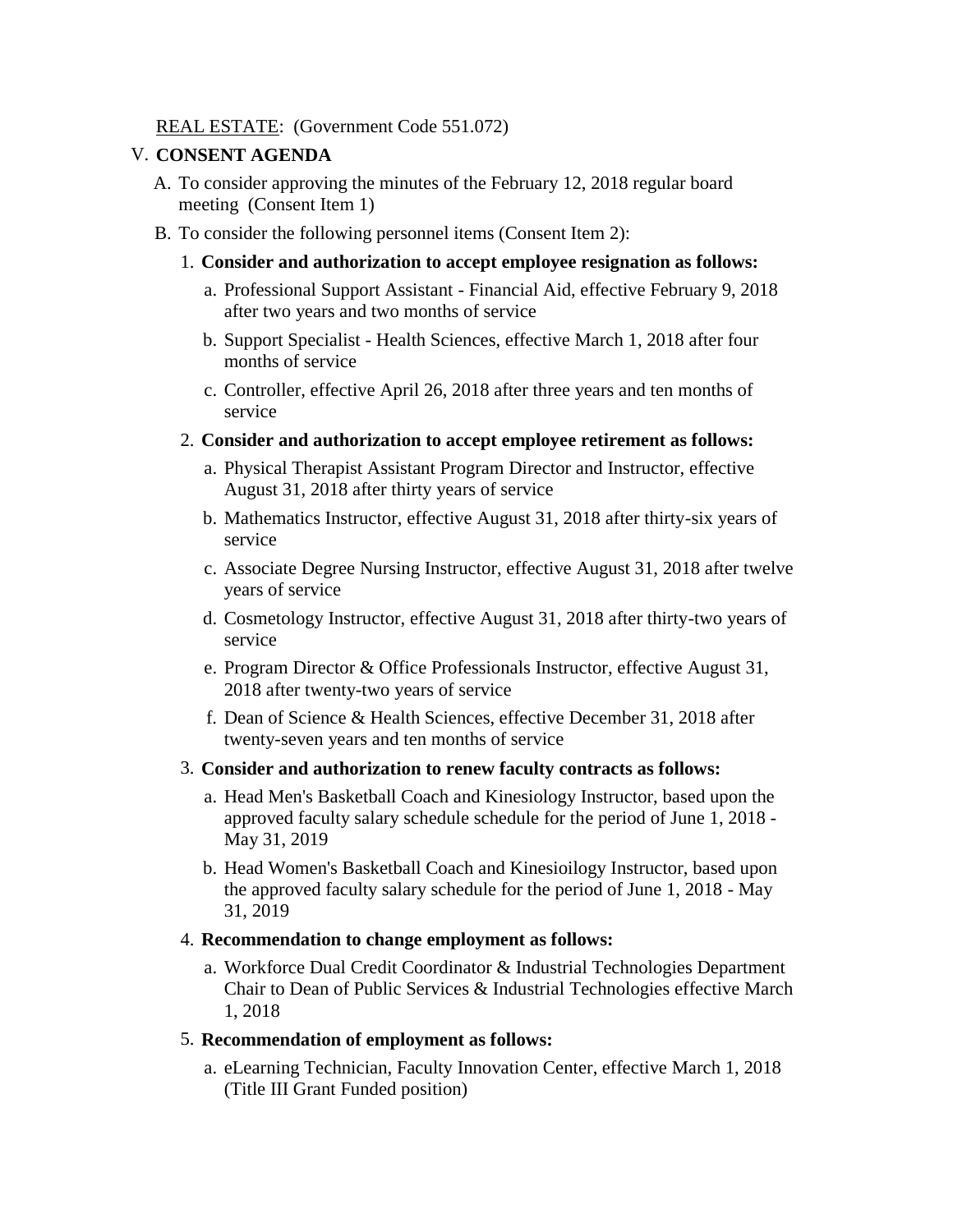b. Support Specialist, Purchasing/AP, Business Office, effective March 19, 2018

#### VI. **ACTION ITEMS**

- A. To consider payment of legal fees for services rendered
- B. To consider approval of the 2017-2018 Student Catalog Presenter: Dr. Mike Turpin

#### VII. **BOARD COMMITTEE REPORTS & ACTION ITEMS**

- A. Investment/Finance/Audit Committee Joe Carrington, Chair
	- 1. ACTION ITEM: To consider renewing the 50% historical property tax exemption for the year 2018 for the Dr. E.L. and Nancy Walker Recorded Historical Landmark home in Gladewater, Texas, owned by Matthew and Memori Ruesing
	- 2. INFORMATION ITEM: Tax Abatement Certificates of Compliance Presenter: KEDC
	- 3. INFORMATION ITEM: Quarter 1 Texas Presbyterian (TPF) Investment Report
	- 4. INFORMATION ITEM: Quarter 1 and 2 Public Funds Investment Act (PFIA) Report
	- 5. INFORMATION ITEM: Budget Update
	- 6. INFORMATION ITEM: Tax Levy Lawsuit Presenter: Fred Gore
		- a. Gregg County \$56,774.
		- b. Rusk County In Progress
- B. Policy & Personnel Committee Karol Pruett, Chair
	- 1. ACTION ITEM: To consider approval of policies Presenter: Karol Pruett
		- a. Pets on Campus Policy
- C. Property & Facilities Committee Brian Nutt, Chair
	- 1. ACTION ITEM: To consider approval of a bid from R & G Construction, LLC, Marshall, Texas for the pedestrian bridge project
	- 2. INFORMATION ITEM: Facilities Update
		- a. Police Academy Drive Track Presenter: Jeff Williams
		- b. McKinstry Presenter: Fred Gore
	- 3. INFORMATION ITEM: Governance Leadership Institute (GLI) Top Ten, San Antonio Presenter: Brian Nutt
- D. Student Success Committee Cecelia Sanders, Chair